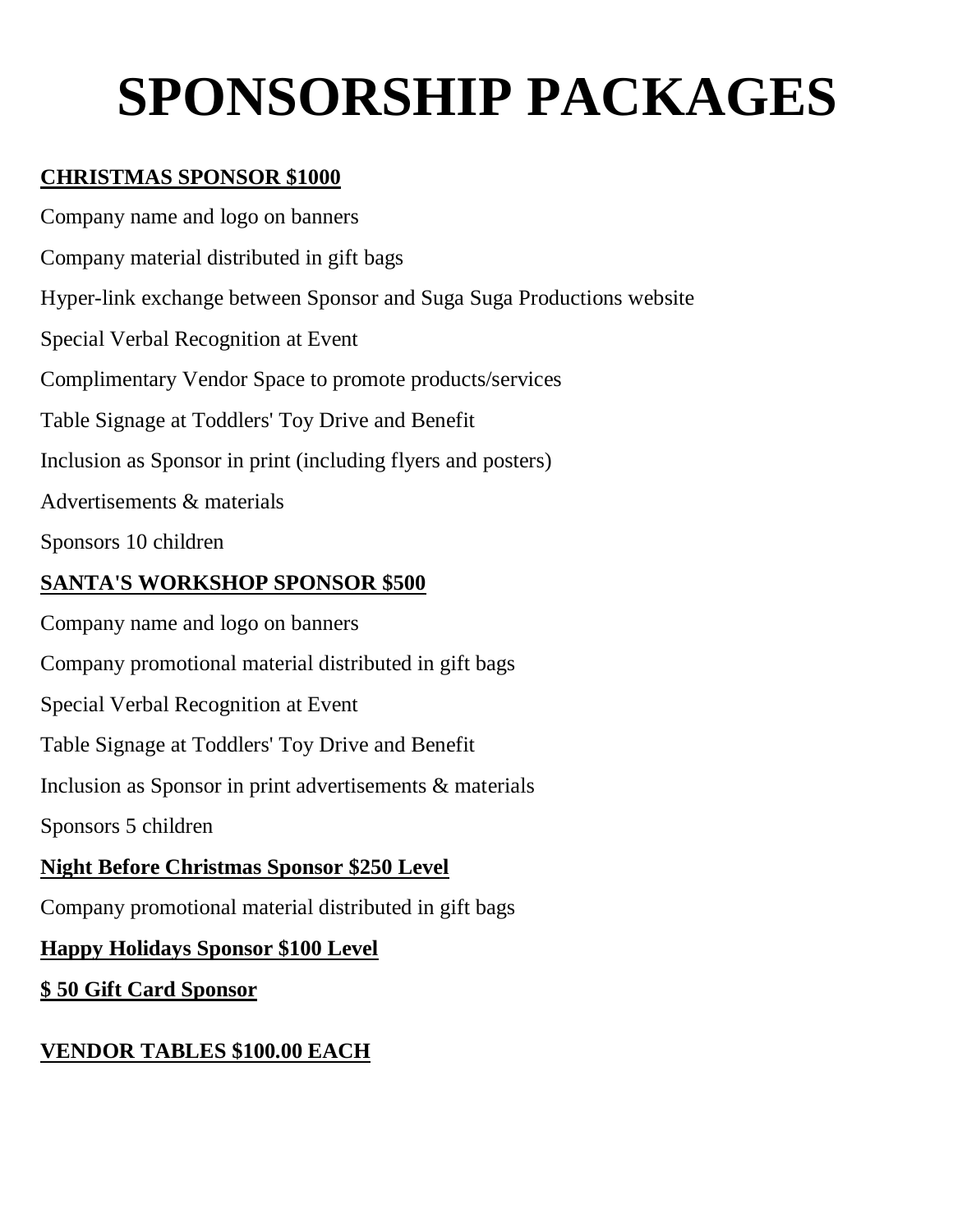

#### 5<sup>™</sup> Annual SUGA SUGA KIDS TOY DRIVE

December10th,2016 - 6pm to 11pm@Richardson Civic Center

### **SPONSORSHIP REGISTRATION FORM**

EMAIL YOUR SPONSORSHIP REGISTRATION TO: **[fmediaevents@gmail.com](mailto:fmediaevents@gmail.com)**

#### **Communities of Tomorrow's Economic Redevelopment**

3226 Castle Rock Lane Garland, Texas 75044 **[www.awayoutproject.org](http://www.awayoutproject.org/) 214-650-7065 (office)**

### **SPONSORING COMPANY DATA**

|                    |                          | ADDRESS: North and the contract of the contract of the contract of the contract of the contract of the contract of the contract of the contract of the contract of the contract of the contract of the contract of the contrac |
|--------------------|--------------------------|--------------------------------------------------------------------------------------------------------------------------------------------------------------------------------------------------------------------------------|
|                    |                          |                                                                                                                                                                                                                                |
|                    |                          |                                                                                                                                                                                                                                |
|                    |                          |                                                                                                                                                                                                                                |
|                    |                          |                                                                                                                                                                                                                                |
|                    | <b>METHOD OF PAYMENT</b> |                                                                                                                                                                                                                                |
| Please invoice me: |                          | Please charge \$ _ to my VISA or Mastercard: Account Number:                                                                                                                                                                   |
|                    |                          |                                                                                                                                                                                                                                |
|                    |                          |                                                                                                                                                                                                                                |